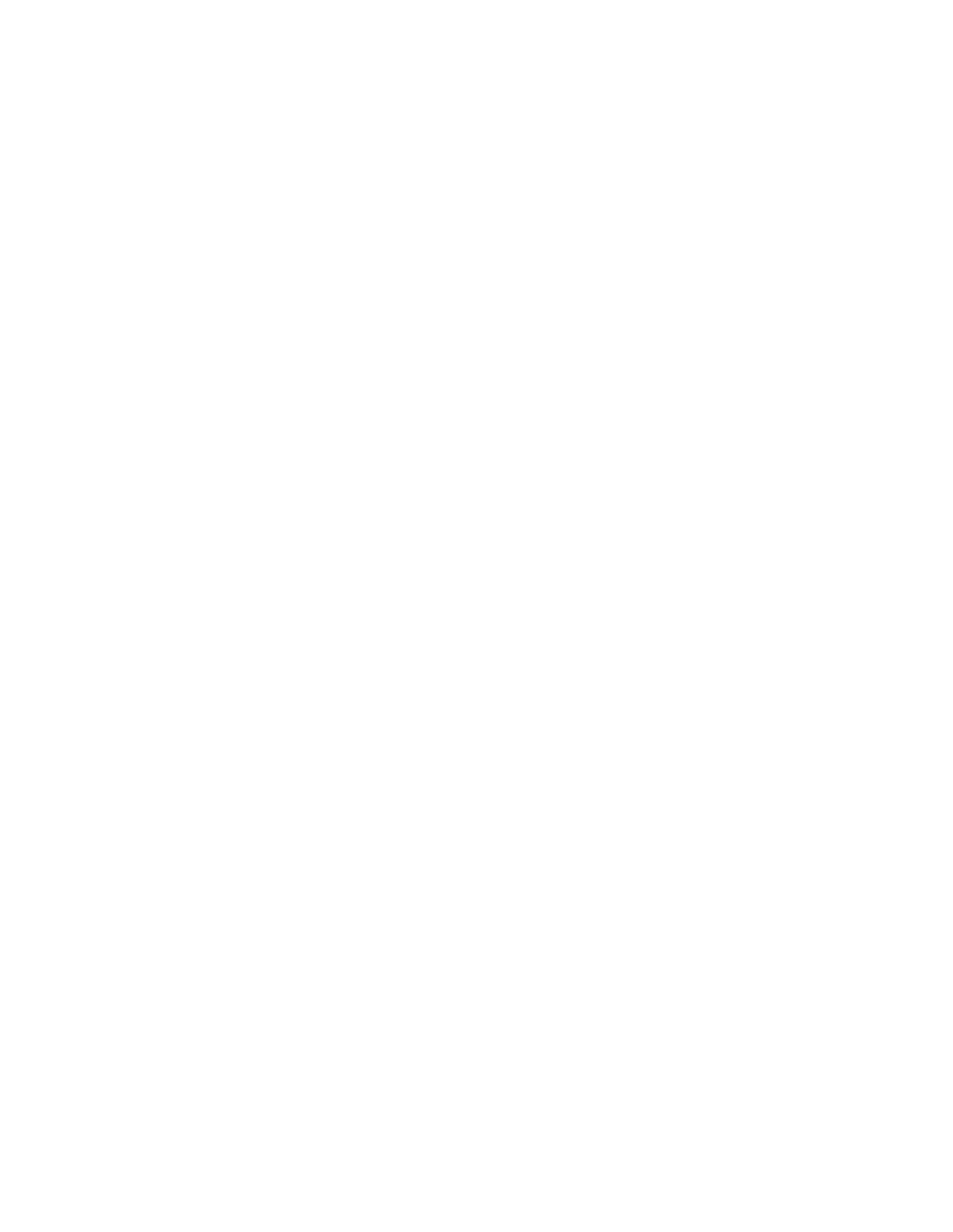#### **In the case of Blagojević and Others v. Serbia,**

The European Court of Human Rights (Third Section), sitting as a Committee composed of:

Pere Pastor Vilanova, *President,* 

Branko Lubarda,

Georgios A. Serghides, *judges,*

and Stephen Phillips, *Section Registrar,*

Having deliberated in private on 3 May 2016,

Delivers the following judgment, which was adopted on that date:

# PROCEDURE

1. The case originated in fifteen applications (nos. 61604/10, 62492/10, 62499/10, 62658/10, 62668/10, 63100/10, 63108/10, 63123/10, 63137/10, 63145/10, 63356/10, 63494/10, 63510/10, 63587/10, and 64856/10) against Serbia lodged with the Court under Article 34 of the Convention for the Protection of Human Rights and Fundamental Freedoms ("the Convention") on 29 September 2010. The applicants are all Serbian nationals, and their further personal details are set out in the appendix to this judgment.

2. The applicants were all represented before the Court by Mr M. Marjanović and Ms M. Dedović-Marjanović, lawyers practicing in Leskovac. The Serbian Government ("the Government") were represented by their Agent at the time, Ms V. Rodić.

3. On 5 June 2013 the applications were communicated to the Government.

# THE FACTS

#### I. THE CIRCUMSTANCES OF THE CASE

### **A. Civil proceedings brought by the applicants**

4. All applicants were former employees of "LETEKS" *u stečaju* (the debtor)*,* which was, at the relevant time, a company predominantly comprised of socially-owned capital.

5. Since the debtor failed to fulfil its contractual obligations towards its employees, on an unspecified date, the applicants instituted civil proceedings against it.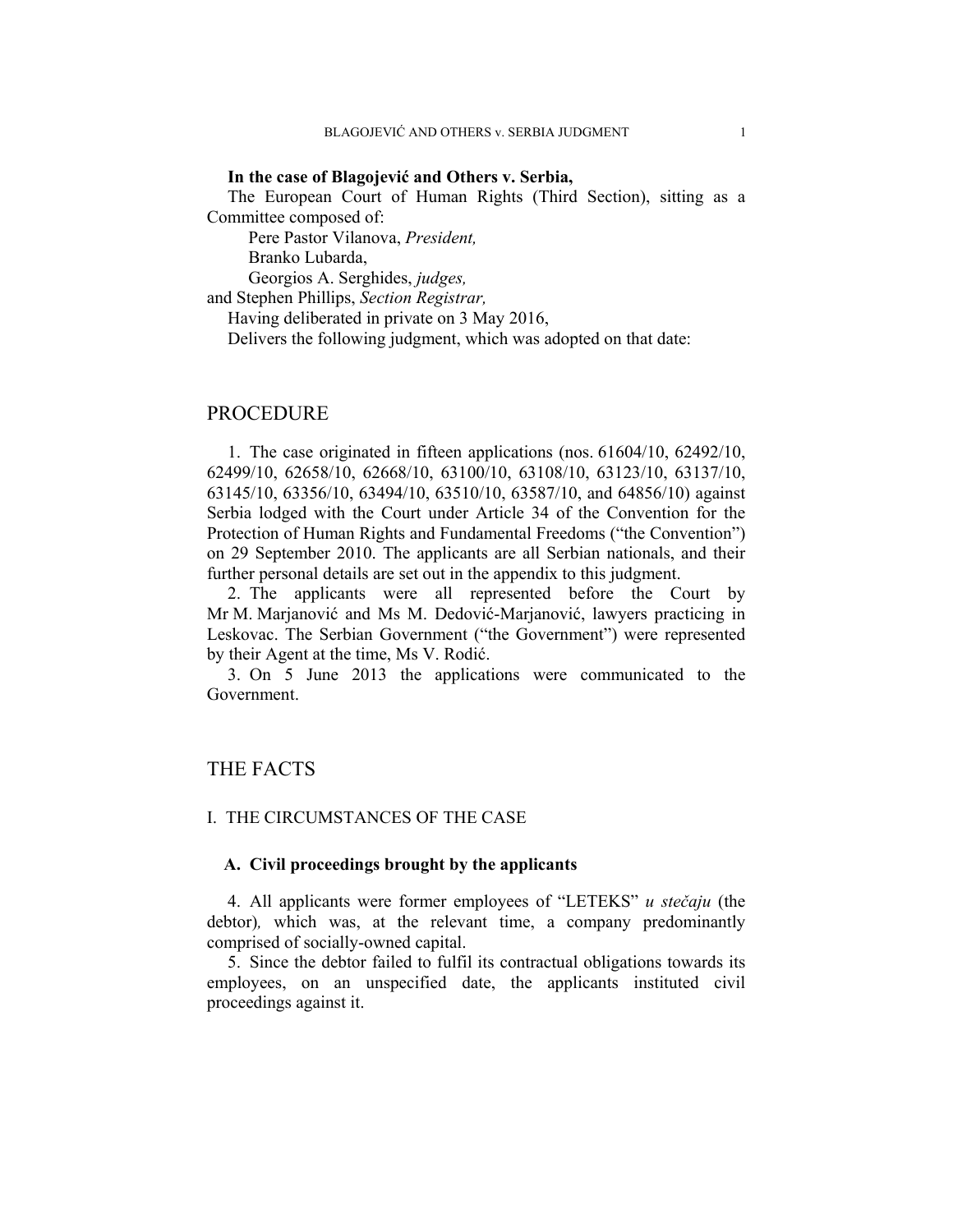6. On 18 April 2008 the Leskovac Municipal Court ordered the debtor to pay the applicants specified amounts on account of salary arrears, plus the costs and expenses of the civil proceedings.

7. On 3 October 2010 the above judgment became final.

8. Between 20 November 2008 and 30 November 2009 all applicants filed separate requests for the enforcement of the above judgment.

9. The Leskovac Municipal Court ultimately accepted the applicants' requests and issued the enforcement orders, respectively. The essential information as to the enforcement proceedings in respect of each application is outlined in the Annex to this judgment.

### **B. Insolvency proceedings**

10. On 25 January 2011 the Leskovac Commercial Court opened insolvency proceedings in respect of the debtor (St. 47/2010).

11. The applicants duly submitted their respective claims.

12. On an unspecified date the applicants' claims based on the judgment of 18 April 2008 were formally recognised.

13. The insolvency proceedings against the debtor are still ongoing.

### **C. Other relevant facts**

14. On 31 March 2010, the applicants lodged a constitutional appeal.

15. On 8 July 2013 the Constitutional Court dismissed the appeal in respect of all applicants except the applicants Ms Jagoda Jančić (application no. 62499/10), Mr Predrag Stamenković (application no. 63100/10) and Ms Stana Stanković (application no. 63137/10).

16. On 18 September 2013 the Constitutional Court also found a violation of the right to a hearing within a reasonable time, in respect of Ms Jančić, Mr Stamenković and Ms Stanković. It further awarded each of them 500 euros (EUR) as just satisfaction for non-pecuniary damage and ordered the court in Leskovac to expedite the proceedings.

### II. RELEVANT DOMESTIC LAW AND PRACTICE

17. The relevant domestic law concerning the status of socially-owned companies, as well as enforcement and insolvency proceedings, has been outlined in the cases of *R. Kačapor and Others v. Serbia*, nos. 2269/06 *et al*., §§ 57-64 and 71-76, 15 January 2008, and *Jovičić and Others v. Serbia* (dec.), no. 37270/11, §§ 88-93, 15 October 2013. Furthermore, the case-law of the Constitutional Court in respect of socially-owned companies, together with the relevant provisions concerning constitutional redress has likewise been outlined in the admissibility decision in *Marinković v. Serbia* (dec.), no. 5353/11, §§ 26 -29 and 31-44,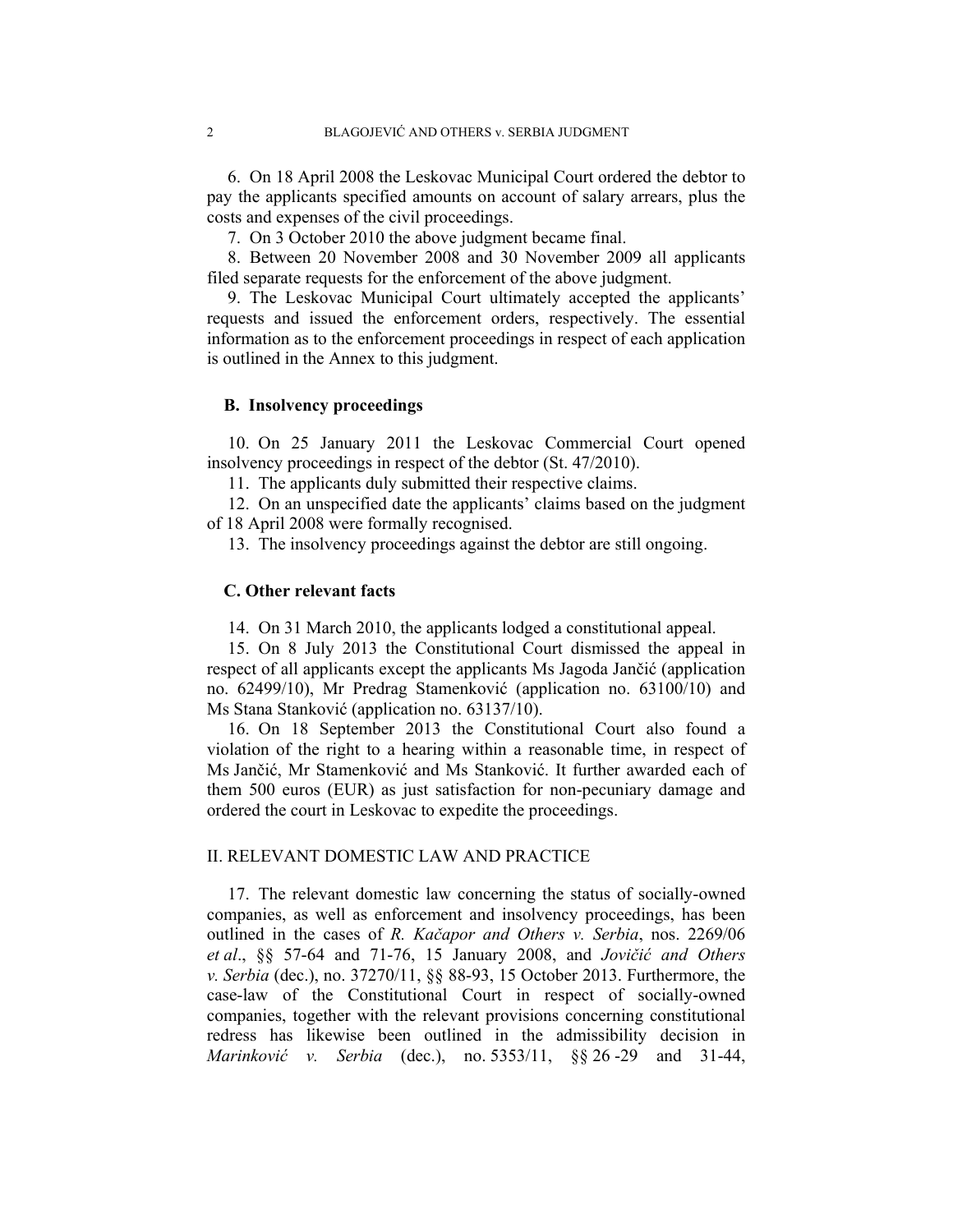29 January 2013, the judgment in *Marinković v. Serbia*, no. 5353/11, §§ 29- 31, 22 October 2013, and the decision in *Ferizović v. Serbia* (dec.), no. 65713/13, §§ 12-17, 26 November 2013.

### THE LAW

### I. JOINDER OF THE APPLICATIONS

18. The Court considers that, in accordance with Rule 42 § 1 of the Rules of Court, the applications should be joined, given their common factual and legal background.

### II. ALLEGED VIOLATION OF ARTICLE 6 OF THE CONVENTION AND ARTICLE 1 OF PROTOCOL NO. 1 TO THE CONVENTION

19. The applicants complained about the respondent State's failure to enforce the final judgment of 18 April 2008. They relied on Article 6 of the Convention and Article 1 of Protocol No. 1 to the Convention which, in so far as relevant, read as follows:

#### **Article 6**

"In the determination of his civil rights and obligations ..., everyone is entitled to a fair and public hearing within a reasonable time by an independent and impartial tribunal established by law."

#### **Article 1 of Protocol No. 1**

"Every natural or legal person is entitled to the peaceful enjoyment of his possessions. No one shall be deprived of his possessions except in the public interest and subject to the conditions provided for by law and by the general principles of international law.

The preceding provisions shall not, however, in any way impair the right of a State to enforce such laws as it deems necessary to control the use of property in accordance with the general interest or to secure the payment of taxes or other contributions or penalties."

#### **A. Admissibility**

20. Concerning applicants Ms Jagoda Jancić, Mr Predrag Stamenković and Ms Stana Stanković, the Government argued that the applications should be declared inadmissible, since the Constitutional Court awarded each applicant EUR 500 and therefore provided them with adequate redress. Concerning all other applicants, the Government submitted that their applications should be declared inadmissible since they failed to fulfil the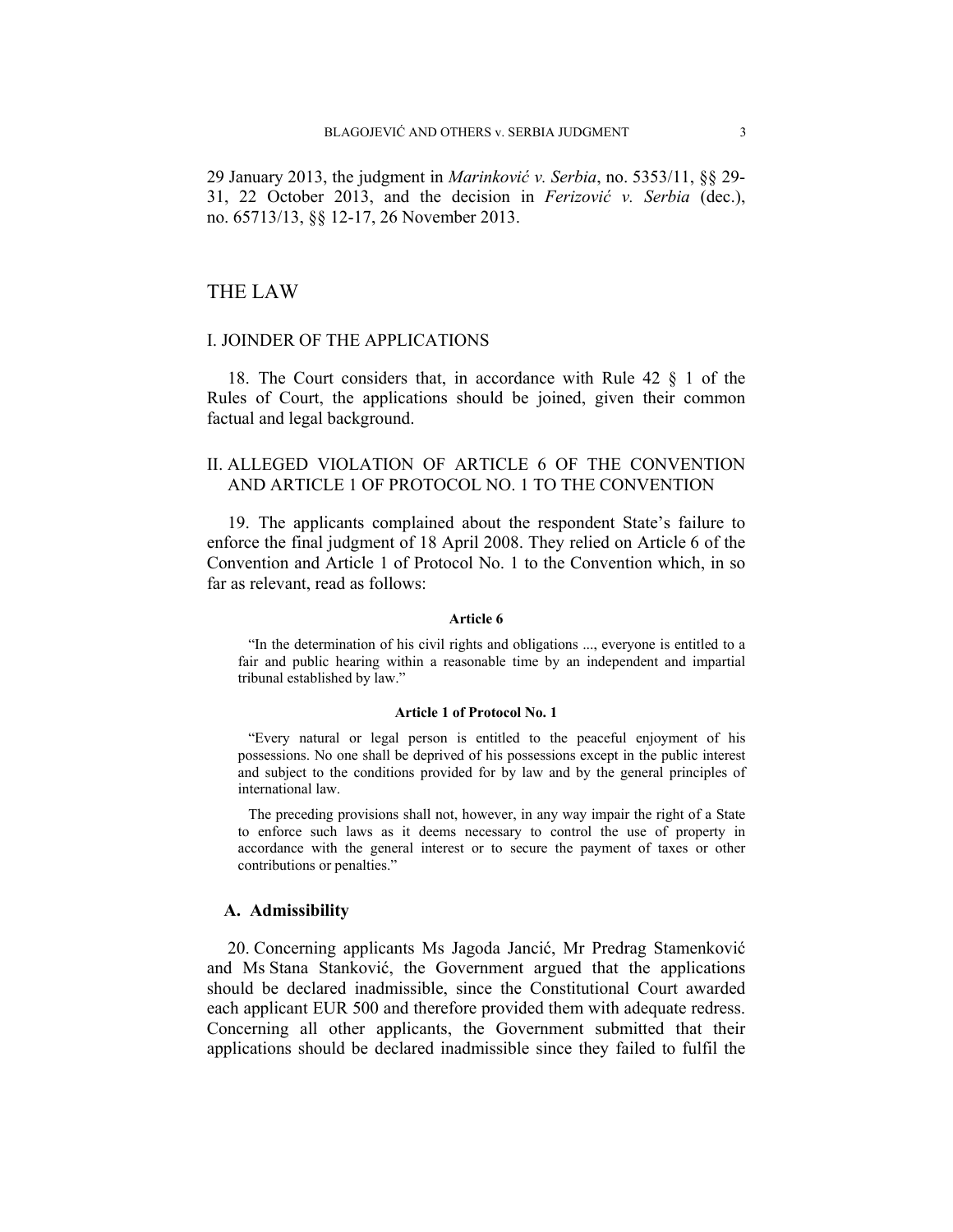requirement to properly substantiate their allegations before the Constitutional Court. The Government lastly maintained that all applications in the present case should be declared inadmissible for abuse of the applicants' right to lodge a petition. Specifically, it was not clear whether the legal representatives of the applicants had indeed received specific and explicit instructions from the applicants in this case.

21. The applicants disagreed.

22. The Court observes that it has already held in cases such as the applicants' that a constitutional appeal should be considered to be an effective domestic remedy within the meaning of Article 35 § 1 of the Convention, but only in respect of applications lodged against Serbia after 21 June 2012 (see Marinković v. Serbia, cited above, § 59). Therefore the applicants who lodged their respective applications on 29 September 2010 were not obliged to make use of the constitutional avenue. In any event, they provided proper evidence to the Court that they had initiated enforcement proceedings concerning the final domestic judgment in question and had also submitted their respective claims in the insolvency proceedings.

23. Having regard to its case-law (*Stošić v Serbia*, no. 64931/10, §§ 66- 68, 1 October 2013), the Court further reiterates that as regards applicants Ms Jagoda Jancić, Mr Predrag Stamenković and Ms Stana Stanković, in respect of whom the Constitutional Court found a violation of the right to a hearing within a reasonable time, an award of EUR 500 for non-pecuniary damage cannot be considered as sufficient redress (*Scordino v. Italy (no. 1)*  [GC], no. 36813/97, §§ 211-216, ECHR 2006-V). Therefore, these applicants must still be considered as victims within the meaning of Article 34 of the Convention.

24. Finally, given the general nature of the Government's argument, the Court finds no grounds whatsoever for concluding that the applicants' applications to the Court are an abuse of the right of individual application.

25. The Court, therefore, rejects all the Government's objections.

26. Since the applicants' complaints are neither manifestly ill-founded within the meaning of Article 35  $\S$  3 (a) of the Convention nor inadmissible on any other grounds, they must be declared admissible.

#### **B. Merits**

27. The Court notes that the domestic judgment under consideration in the present case has remained unenforced to date.

28. The Court observes that it has frequently found violations of Article 6 of the Convention and/or Article 1 of Protocol No. 1 to the Convention in cases raising issues similar to those raised in the present case (see R. Kačapor and Others, cited above, §§ 115-116 and § 120;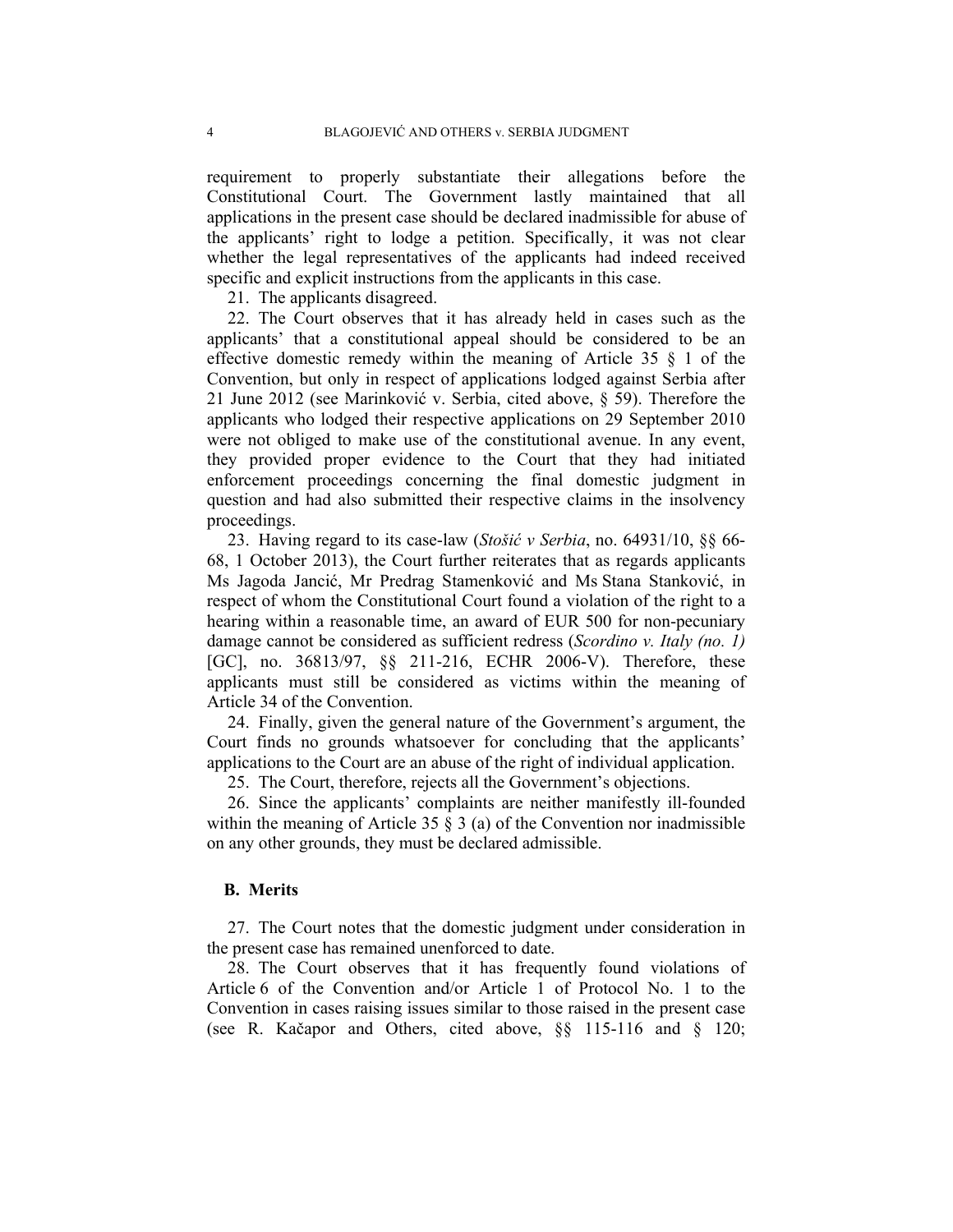Crnišanin and Others v. Serbia, nos. 35835/05 et seq., §§ 123-124 and §§ 133-134, 13 January 2009).

29. Having examined all the material submitted to it, the Court considers that the Government have not put forward any fact or argument capable of persuading it to reach a different conclusion in the present circumstances. Accordingly, there has been a breach of Article 6 of the Convention and Article 1 of Protocol No. 1 to the Convention also in the case under consideration.

#### III. APPLICATION OF ARTICLE 41 OF THE CONVENTION

#### 30. Article 41 of the Convention provides:

"If the Court finds that there has been a violation of the Convention or the Protocols thereto, and if the internal law of the High Contracting Party concerned allows only partial reparation to be made, the Court shall, if necessary, afford just satisfaction to the injured party."

### **A. Damage, costs and expenses**

31. The applicants requested that the State be ordered to pay them, from its own funds: (i) the judgment debt, plus the costs of the enforcement proceedings; (ii) EUR 4,000 each in respect of non-pecuniary damage; and (iii) EUR 30,500 in total for the costs and expenses incurred before the Court.

32. The Government contested these claims.

33. Having regard to the violations found in the present case and its own case-law (see, for example, *R. Kačapor and Others*, cited above §§ 123-26; and *Crnišanin and Others*, cited above, § 139), the Court considers that the Government should pay to the applicants the sums awarded in the final domestic judgment of 18 April 2008 (see paragraph 6 above), as well as the established costs of the enforcement proceedings, less any amounts which may have already been paid on this basis.

34. Furthermore, the Court considers that the applicants sustained some non-pecuniary loss arising from the breaches of the Convention found in this case. Making its assessment on an equitable basis, as required by Article 41 of the Convention, the Court considers it reasonable and equitable to award EUR 2,000 to each applicant, less any amounts which may have already been paid in that regard at the domestic level, to cover any non-pecuniary damage, as well as costs and expenses incurred before the Court (see *Stošić v. Serbia*, no. 64931/10, §§ 66 and 67, 1 October 2013).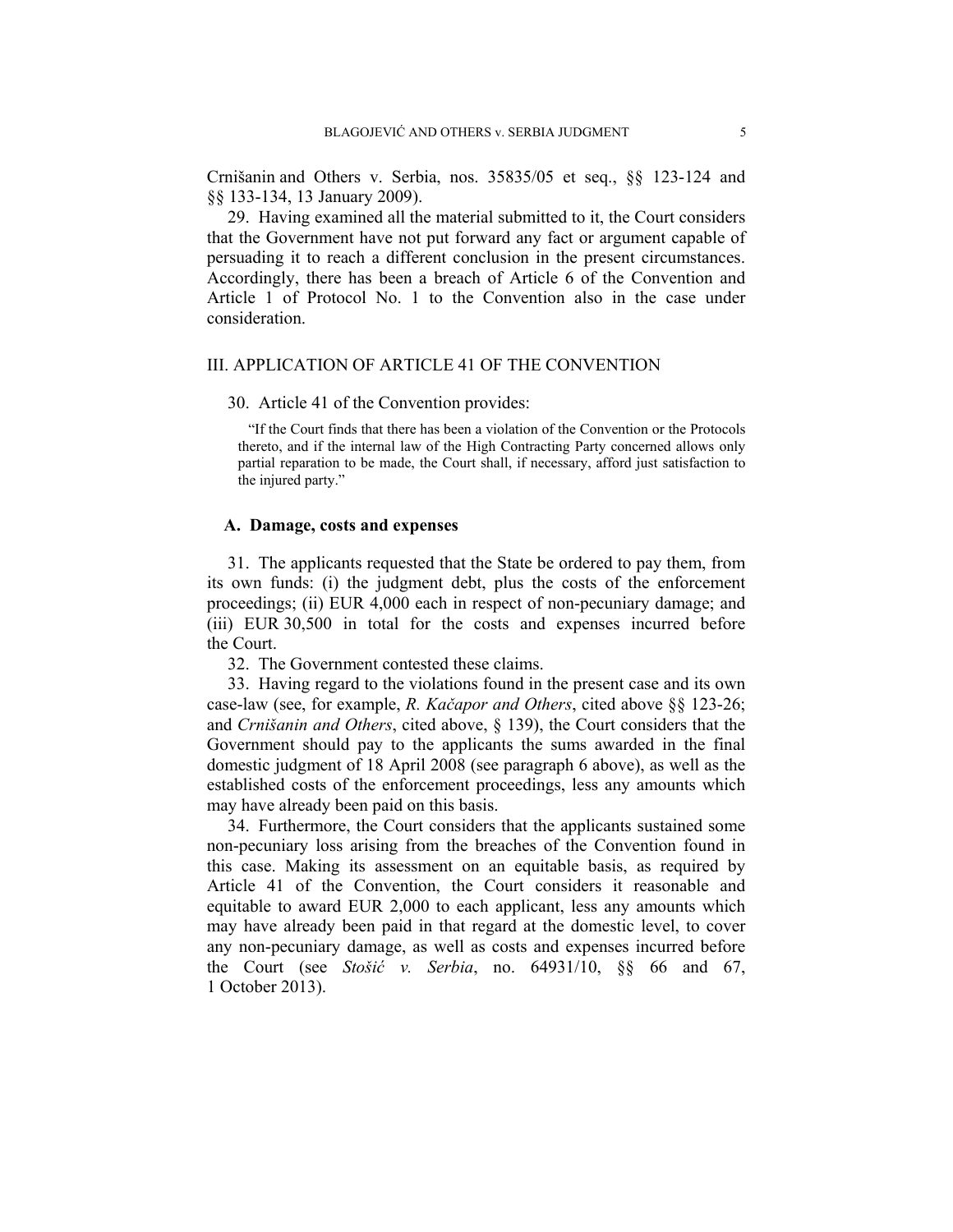### **B. Default interest**

35. The Court considers it appropriate that the default interest rate should be based on the marginal lending rate of the European Central Bank, to which should be added three percentage points.

## FOR THESE REASONS, THE COURT, UNANIMOUSLY,

- 1. *Decides* to join the applications;
- 2. *Declares* the applications admissible;
- 3. *Holds* that there have been violations of Article 6 of the Convention and Article 1 of Protocol No. 1 to the Convention;
- 4. *Holds*

(a) that the respondent State is to pay the applicants, from its own funds and within three months, the sums awarded in the judgment rendered in their favour, less any amounts which may have already been paid on this basis;

(b) that the respondent State is to pay the applicants, within the same period, EUR 2,000 (two thousand euros) each in respect of nonpecuniary damage, costs and expenses, plus any tax that may be chargeable to the applicants, which is to be converted into the currency of the respondent State at the rate applicable at the date of settlement; (c) that from the expiry of the above-mentioned three months until settlement simple interest shall be payable on the above amounts at a rate equal to the marginal lending rate of the European Central Bank during the default period plus three percentage points;

5. *Dismisses* the remainder of the applicants' claim for just satisfaction.

Done in English, and notified in writing on 24 May 2016, pursuant to Rule 77 §§ 2 and 3 of the Rules of Court.

Stephen Phillips Pere Pastor Vilanova Registrar President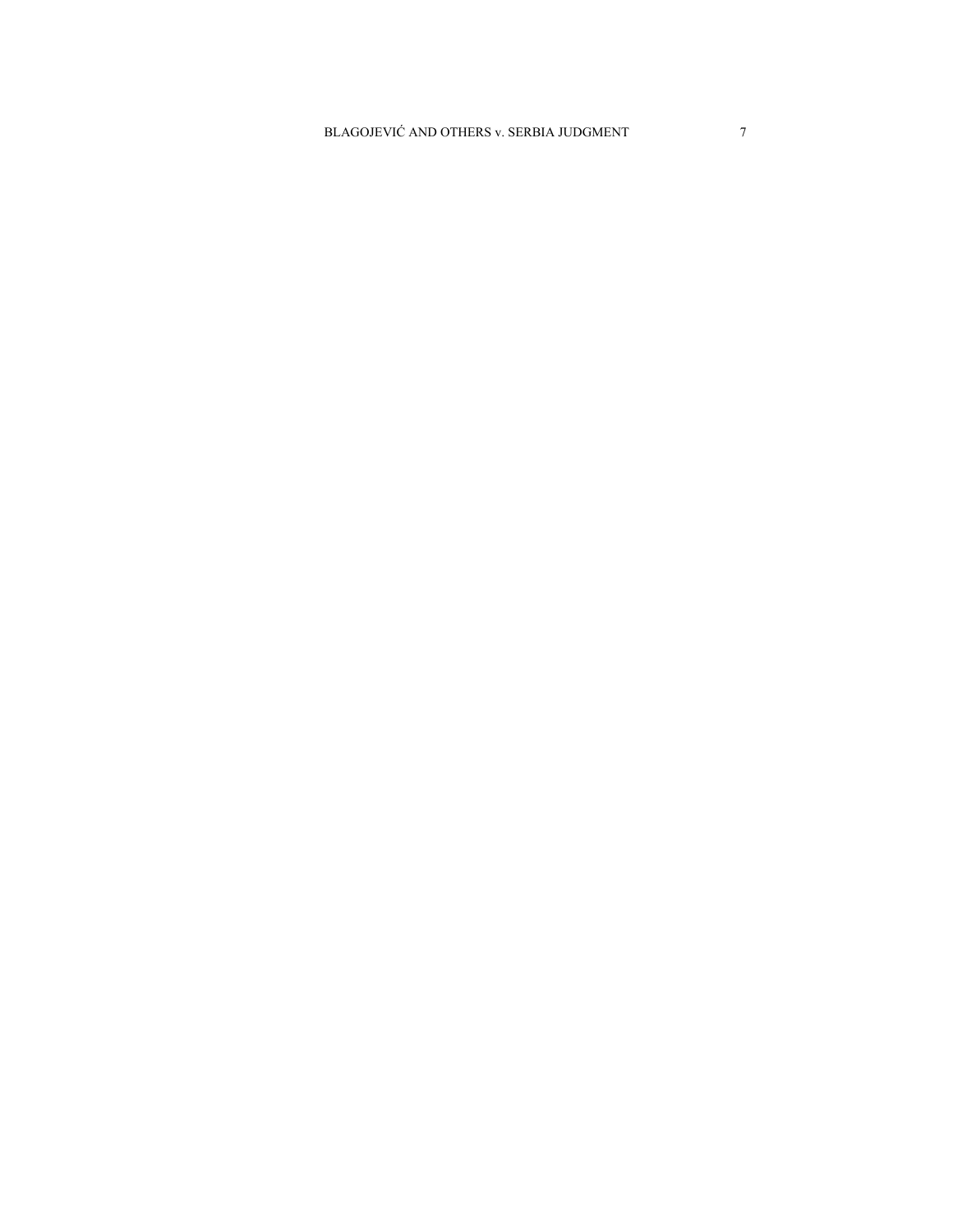| No. | Application | <b>Applicant name</b> | <b>Final domestic decision details</b>                                       | <b>Enforcement order details</b>      | <b>Constitutional Court decision details,</b> |
|-----|-------------|-----------------------|------------------------------------------------------------------------------|---------------------------------------|-----------------------------------------------|
|     | no.         | date of birth         |                                                                              |                                       | amount awarded as compensation for            |
|     |             | place of residence    |                                                                              |                                       | non-pecuniary damage                          |
|     |             |                       |                                                                              |                                       |                                               |
| 1.  | 61604/10    | Živana                | Municipal Court in Leskovac                                                  | Leskovac Court of First Instance      | Už-3673/2013 of 8 July 2013                   |
|     |             | <b>BLAGOJEVIĆ</b>     | P1. 1414/06, P1. 670/07, P1. 2813/07,                                        | 30/11/2009                            | Constitutional appeal dismissed               |
|     |             | 13/07/1955            | P1. 2814/07, P1. 3305/07 of 18 April                                         | 2I. 705/10 of 14/06/2010              |                                               |
|     |             | Leskovac              | 2008                                                                         |                                       |                                               |
| 2.  | 62492/10    | Grana ILIĆ            | Municipal Court in Leskovac                                                  | Leskovac Court of First Instance      | Už-3673/2013 of 8 July 2013                   |
|     |             | 25/07/1962            | P1. 1414/06, P1. 670/07, P1. 2813/07,                                        | 30/11/2009                            | Constitutional appeal dismissed               |
|     |             | Leskovac              | P1. 2814/07, P1. 3305/07 of 18 April                                         | 2I. 708/10 of 14/06/2010              |                                               |
|     |             |                       | 2008                                                                         |                                       |                                               |
| 3.  | 62499/10    | Jagoda JANČIĆ         | Municipal Court in Leskovac                                                  | Leskovac Court of First Instance      | Už-1795/2010 of 18 September 2013             |
|     |             | 04/12/1949            | P1. 1414/06, P1. 670/07, P1. 2813/07,                                        | Municipal Court in Leskovac           | 500 Euros                                     |
|     |             | Leskovac              | P1. 2814/07, P1. 3305/07 of 18 April                                         | 20/11/2008                            |                                               |
|     |             |                       | 2008                                                                         | I. 2014/09, I 2009/09, I. 2082/09, I. |                                               |
|     |             |                       | (The judgment in question concerns                                           | 2012/09 of 12/10/2009                 |                                               |
|     |             |                       | both, the applicant's claim and the<br>applicant's late husband's claim. The | I. 2079/09 of 9/10/2009               |                                               |
|     |             |                       | applicant is recognized as her late                                          |                                       |                                               |
|     |             |                       | husband's heir by the Leskovac                                               |                                       |                                               |
|     |             |                       | decision<br>Municipal<br>Court's                                             |                                       |                                               |
|     |             |                       | no. O. 984/09 of 20 August 2009)                                             |                                       |                                               |
| 4.  | 62658/10    | Ljubiša MARKOVIĆ      | Municipal Court in Leskovac                                                  | Leskovac Court of First Instance      | Už-3673/2013 of 8 July 2013                   |
|     |             | 21/03/1950            | P1. 1414/06, P1. 670/07, P1. 2813/07,                                        | 27/11/2009                            | Constitutional appeal dismissed               |
|     |             | Leskovac              | P1. 2814/07, P1. 3305/07 of 18 April                                         | 2I, 694/10 of 15/06/2010              |                                               |
|     |             |                       | 2008                                                                         |                                       |                                               |
| 5.  | 62668/10    | Zoran MARKOVIĆ        | Municipal Court in Leskovac                                                  | Leskovac Court of First Instance      | Už-3673/2013 of 8 July 2013                   |
|     |             | 27/09/1954            | P1. 1414/06, P1. 670/07, P1. 2813/07,                                        | 30/11/2009                            | Constitutional appeal dismissed               |
|     |             | Leskovac              | P1. 2814/07, P1. 3305/07 of 18 April                                         | 2I. 703/10 of 14/06/2010              |                                               |
|     |             |                       | 2008                                                                         |                                       |                                               |

#### **APPENDIX**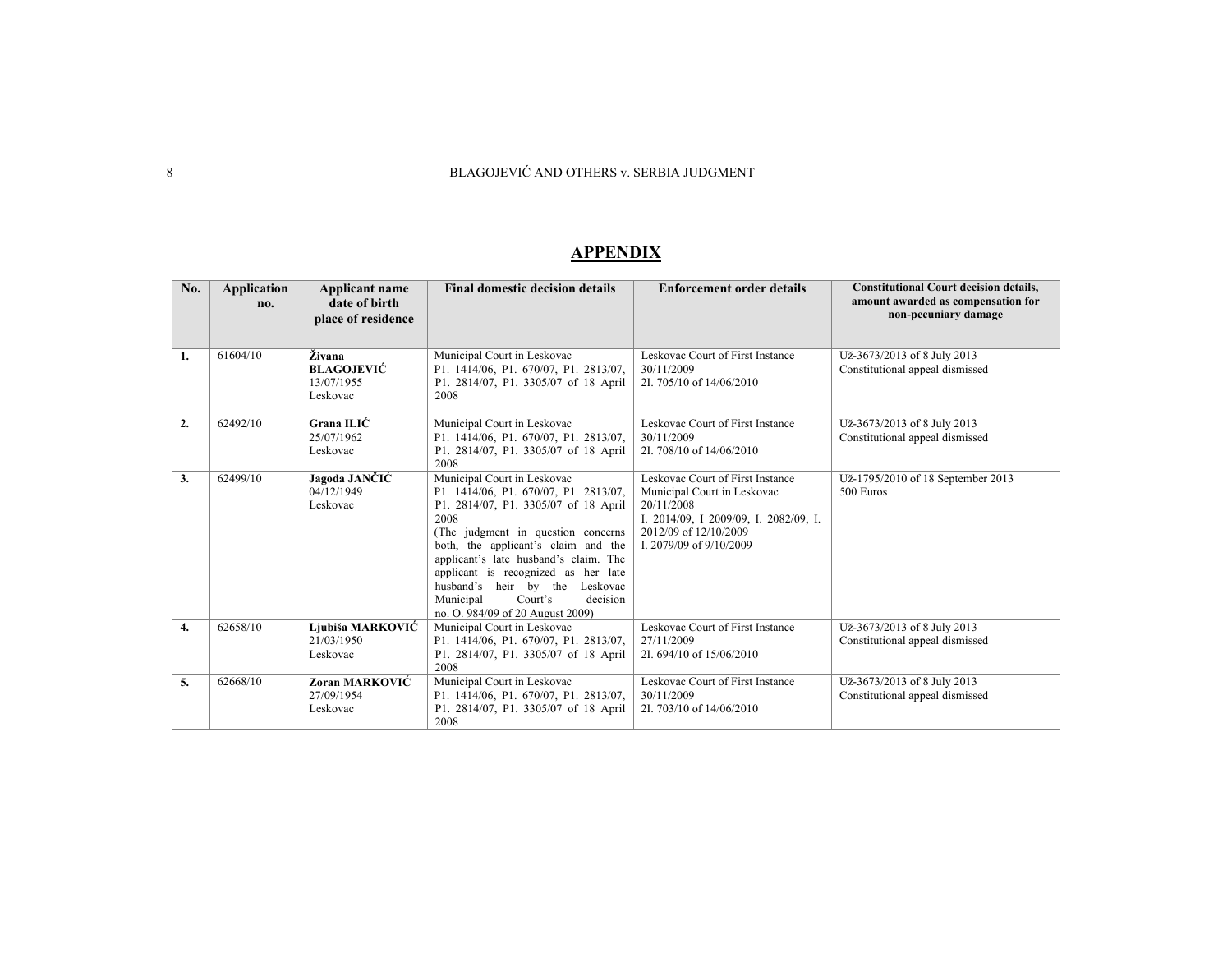| 6.  | 63100/10 | Predrag<br><b>STAMENKOVIĆ</b><br>13/01/1957<br>Leskovac        | Municipal Court in Leskovac<br>P1. 1414/06, P1. 670/07, P1. 2813/07,<br>P1. 2814/07, P1. 3305/07 of 18 April<br>2008 | Leskovac Court of First Instance<br>20/11/2008<br>The domestic court failed to issue the<br>enforcement order.<br>In May 2011, the applicant requested<br>enforcement in the insolvency<br>proceeings.  | Už-1795/2010 of 18 September 2013<br>500 Euros                 |
|-----|----------|----------------------------------------------------------------|----------------------------------------------------------------------------------------------------------------------|---------------------------------------------------------------------------------------------------------------------------------------------------------------------------------------------------------|----------------------------------------------------------------|
| 7.  | 63108/10 | Siniša<br><b>STAMENKOVIĆ</b><br>21/06/1951<br>Leskovac         | Municipal Court in Leskovac<br>P1. 1414/06, P1. 670/07, P1. 2813/07,<br>P1. 2814/07, P1. 3305/07 of 18 April<br>2008 | Leskovac Court of First Instance<br>27/11/2009<br>2I. 700/10 of 15/06/2010                                                                                                                              | Už-3673/2013 of 8 July 2013<br>Constitutional appeal dismissed |
| 8.  | 63123/10 | <b>Jovan STANKOVIĆ</b><br>04/02/1949<br>Leskovac               | Municipal Court in Leskovac<br>P1. 1414/06, P1. 670/07, P1. 2813/07,<br>P1. 2814/07, P1. 3305/07 of 18 April<br>2008 | Leskovac Court of First Instance<br>27/11/2009<br>2I. 698/10 of 15/06/2010                                                                                                                              | Už-3673/2013 of 8 July 2013<br>Constitutional appeal dismissed |
| 9.  | 63137/10 | Stana STANKOVIĆ<br>30/08/1951<br>Leskovac                      | Municipal Court in Leskovac<br>P1. 1414/06, P1. 670/07, P1. 2813/07,<br>P1. 2814/07, P1. 3305/07 of 18 April<br>2008 | Leskovac Court of First Instance<br>20/11/2008<br>The domestic court failed to issue the<br>enforcement order.<br>In May 2011, the applicant requested<br>enforcement in the insolvency<br>proceedings. | Už-1795/2010 of 18 September 2013<br>500 Euros                 |
| 10. | 63145/10 | Ljiljana<br><b>STEFANOVIĆ</b><br>21/09/1952<br>Leeskovac       | Municipal Court in Leskovac<br>P1. 1414/06, P1. 670/07, P1. 2813/07,<br>P1. 2814/07, P1. 3305/07 of 18 April<br>2008 | Leskovac Court of First Instance<br>27/11/2009<br>2I. 697/10 of 15/06/2010                                                                                                                              | Už-3673/2013 of 8 July 2013<br>Constitutional appeal dismissed |
| 11. | 63356/10 | <b>Sladanka</b><br><b>STOJANOVIĆ</b><br>07/04/1954<br>Leskovac | Municipal Court in Leskovac<br>P1. 1414/06, P1. 670/07, P1. 2813/07,<br>P1. 2814/07, P1. 3305/07 of 18 April<br>2008 | Leskovac Court of First Instance<br>27/11/2009<br>2I. 696/10 of 15/06/2010                                                                                                                              | Už-3673/2013 of 8 July 2013<br>Constitutional appeal dismissed |
| 12. | 63494/10 | Stojanka<br><b>STOJANOVIĆ</b><br>28/08/1960<br>Leskovac        | Municipal Court in Leskovac<br>P1. 1414/06, P1. 670/07, P1. 2813/07,<br>P1. 2814/07, P1. 3305/07 of 18 April<br>2008 | Leskovac Court of First Instance<br>27/11/2009<br>2I, 695/10 of 15/06/2010                                                                                                                              | Už-3673/2013 of 8 July 2013<br>Constitutional appeal dismissed |